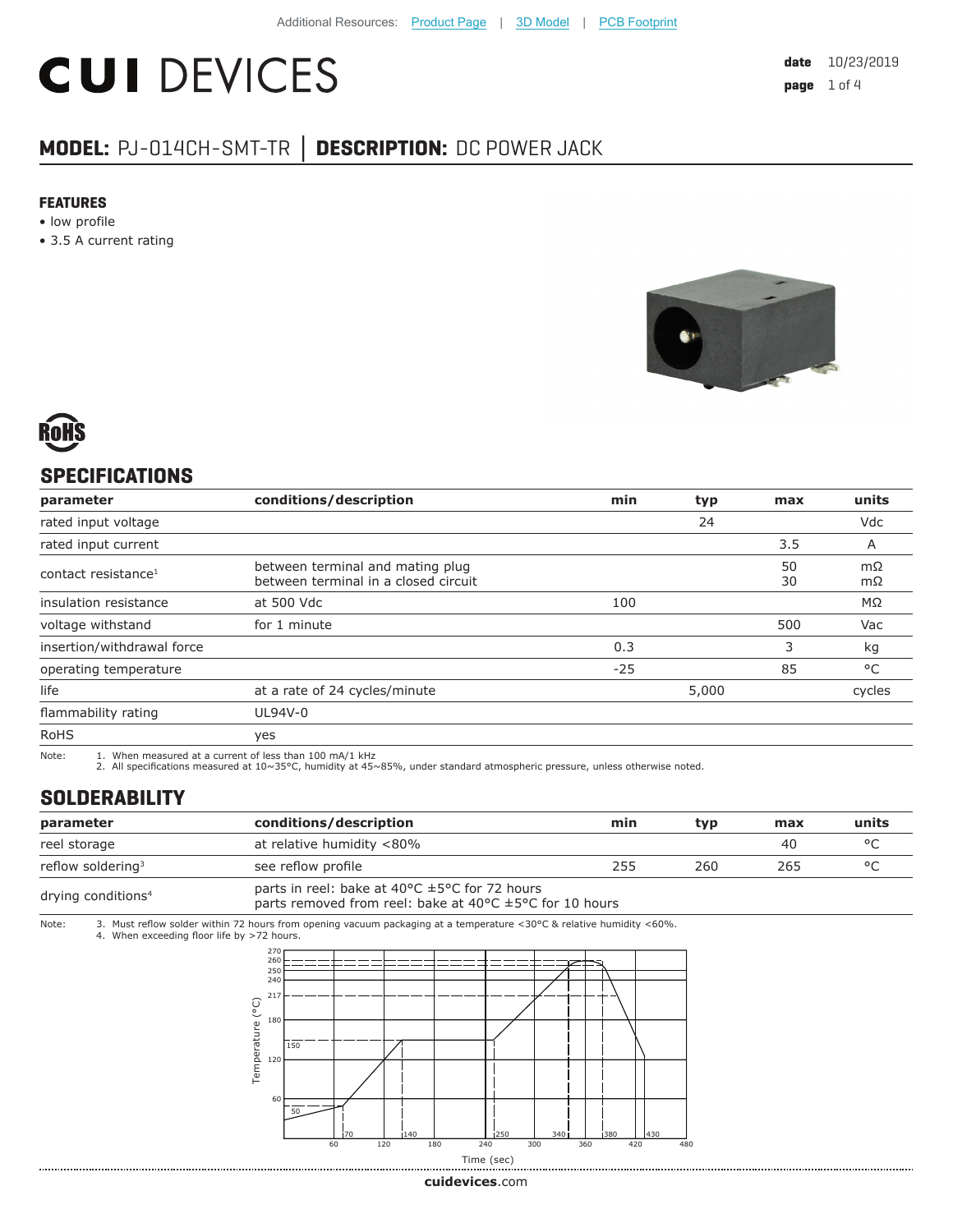#### **MECHANICAL DRAWING**















MATING PLUG Jack Insertion Depth: 6.2 mm

| <b>SCHEMATIC</b> | ი 1<br>٥3<br>$2^{\circ}$ |  |  |
|------------------|--------------------------|--|--|
| Model            | <b>Center Pin</b>        |  |  |
| PJ-014CH-SMT     | $\alpha$ 1.0 mm          |  |  |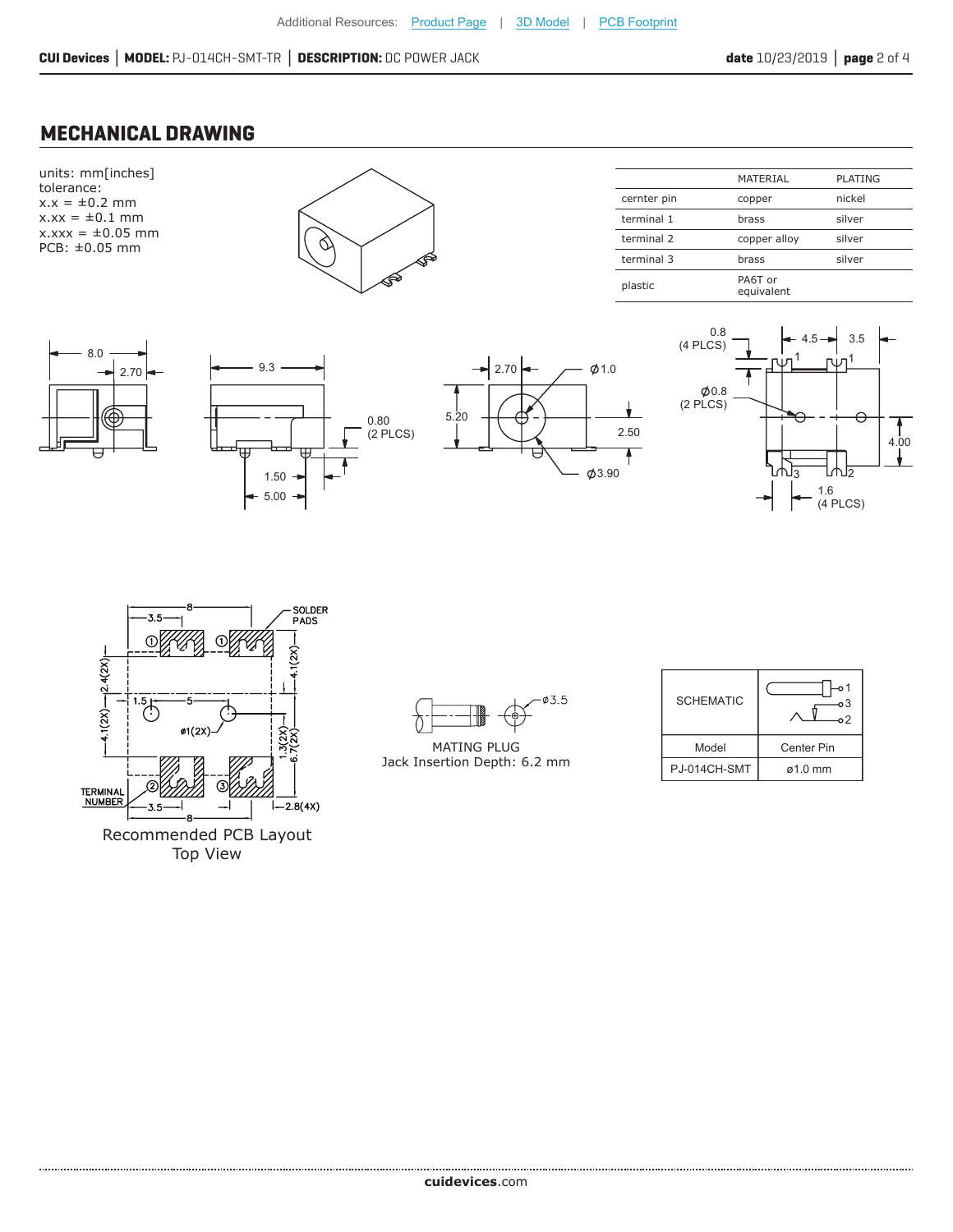#### **PACKAGING**

units: mm

Reel Size: Ø381 mm Reel QTY: 800 pcs per reel



**cui[devices](https://www.cuidevices.com/track?actionLabel=Datasheet-ClickThrough-HomePage&label=PJ-014CH-SMT-TR.pdf&path=/)**.com